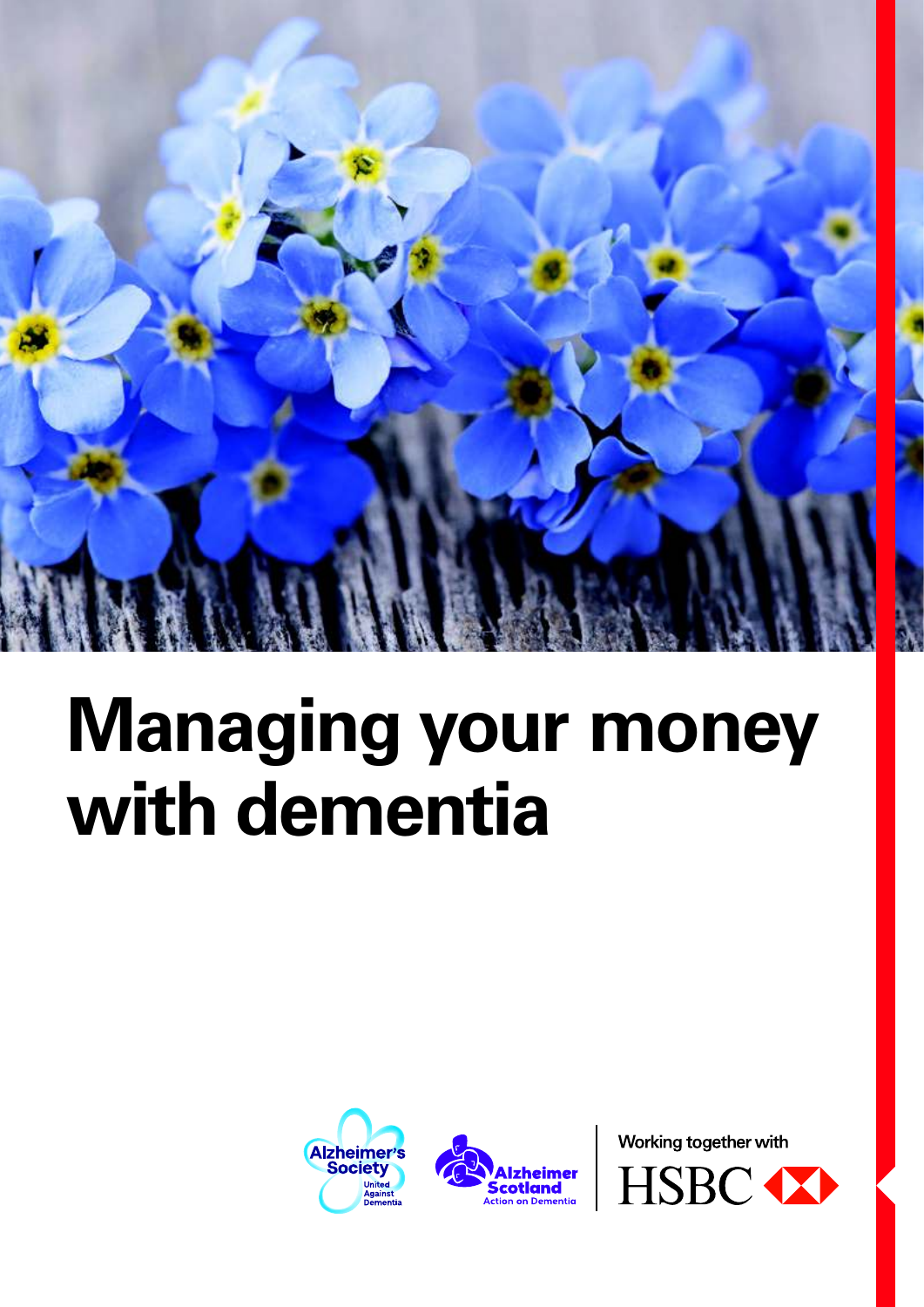### Managing your money

At HSBC we're committed to helping everyone bank safely and independently, as well as receive the correct support when they can't.

We want our customers to be able to bank in the way that makes them feel most comfortable. That's why many of our staff are Dementia Friends, meaning that they can help support those affected by dementia.

This guide provides helpful information on the ways that we can help people living with dementia, as well as those who support them.

We're proud to be working in partnership with Alzheimer's Society and Alzheimer Scotland. Together we are building stronger dementia friendly communities, and are working towards making HSBC a dementia friendly business.

### **Contents**

|                                                   | Page |
|---------------------------------------------------|------|
| Helpful ways to manage your finances              | 3    |
| <b>Remembering your PIN</b>                       | 3    |
| Enabling others to support you with your finances | 4    |
| <b>Fraud protection</b>                           | 5    |
| Places you can find support                       | 5    |
| <b>Additional help and information</b>            | 6    |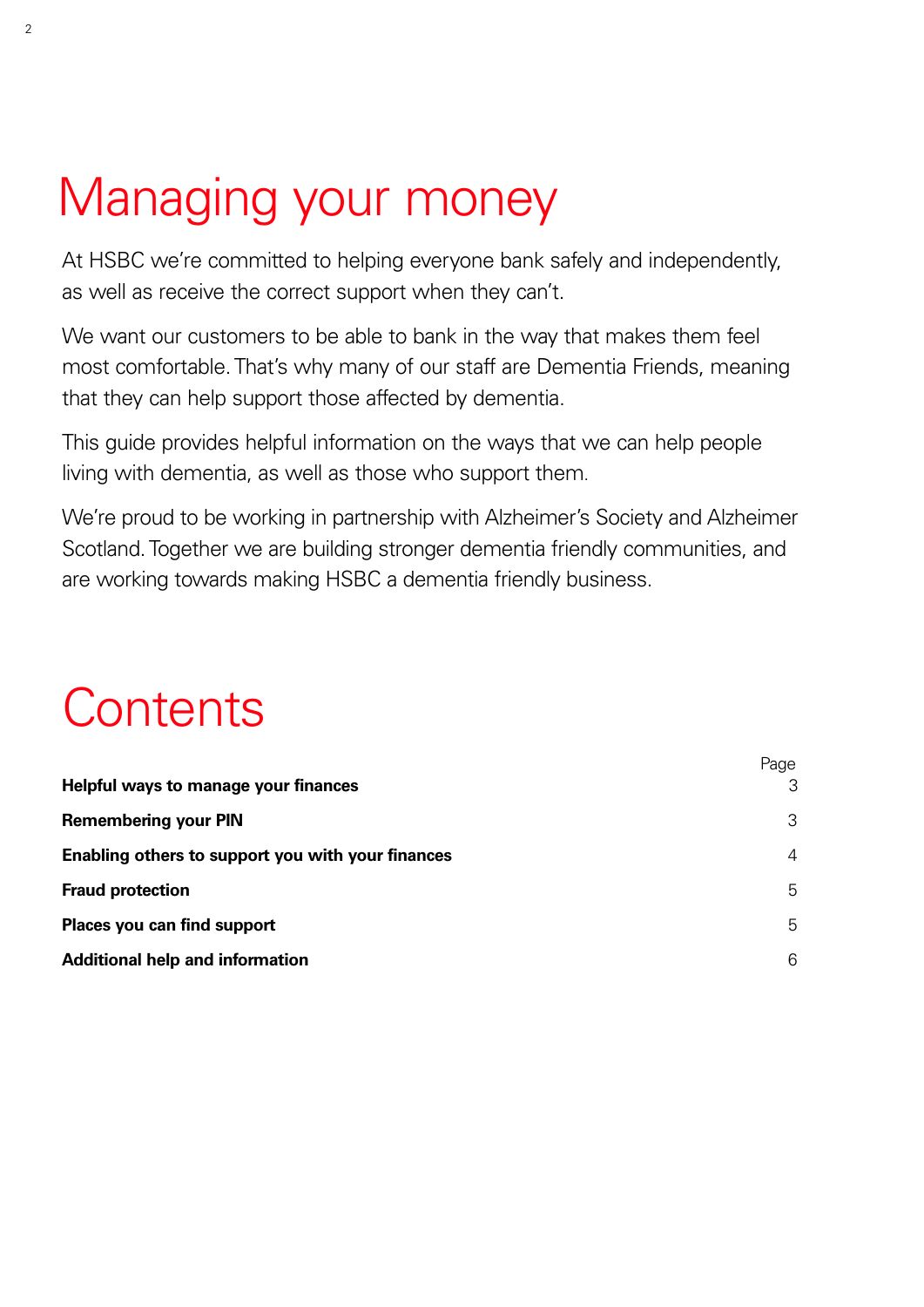### Helpful ways to manage your finances

#### **Keeping track of your spending**

- $\blacktriangleright$  It can be helpful to keep a record of what you spend. Some people keep a written record in their purse or wallet, while others keep receipts for all transactions. Different ways will work better for different people.
- ▶ We've added a couple of examples at the back of this brochure.
- **>** Remember: never write down your PIN, passwords or any other security details.

#### **Making regular payments**

- ▶ Standing orders and Direct Debits can be a useful way to make regular payments, helping to make sure that they are on time and made for the correct amount.
- ▶ For more information on standing orders and Direct Debits, you can speak to us or the organisation you need to make the payment to; eg, your telephone or gas provider.

#### **Statements**

- ` Your statements are an important way to keep track of your money and spending. You can access these online or have them posted to your address.
- $\blacktriangleright$  You can change the way you receive your statements, as well as nominating a family member or close friend to receive an additional copy, or be sent them on your behalf.
- If you'd like to make any changes to how you receive your statements please let us know.

#### **Telephone Banking - Voice ID**

- ▶ We've made it easier for you to contact us over the telephone by using voice recognition ID.
- ▶ Voice ID makes telephone banking easier and safer.
- ▶ Once set up with voice ID you won't need to remember any passwords.
- $\blacktriangleright$  Just call us using the number at the end of this guide and we will help you get set up.

### Remembering your PIN

#### **Contactless Cards**

- ▶ HSBC contactless debit cards work at card machines throughout the UK, allowing you to pay for anything under £30 with a simple tap.
- $\triangleright$  The payments are safe and secure, and there is no need to enter your PIN.
- ▶ For extra security you will occasionally be asked to enter your PIN or sign for a transaction.
- If you'd like to find out more about contactless cards, please speak to us.

#### **Chip and Signature Card**

- $\triangleright$  Chip and signature cards can be useful if you have difficulty remembering your PIN.
- You simply provide your signature to make your payment instead of entering a PIN.
- $\triangleright$  Chip and signature cards will not work in ATM machines.
- If you'd like to find out more about chip and signature cards, please speak to us.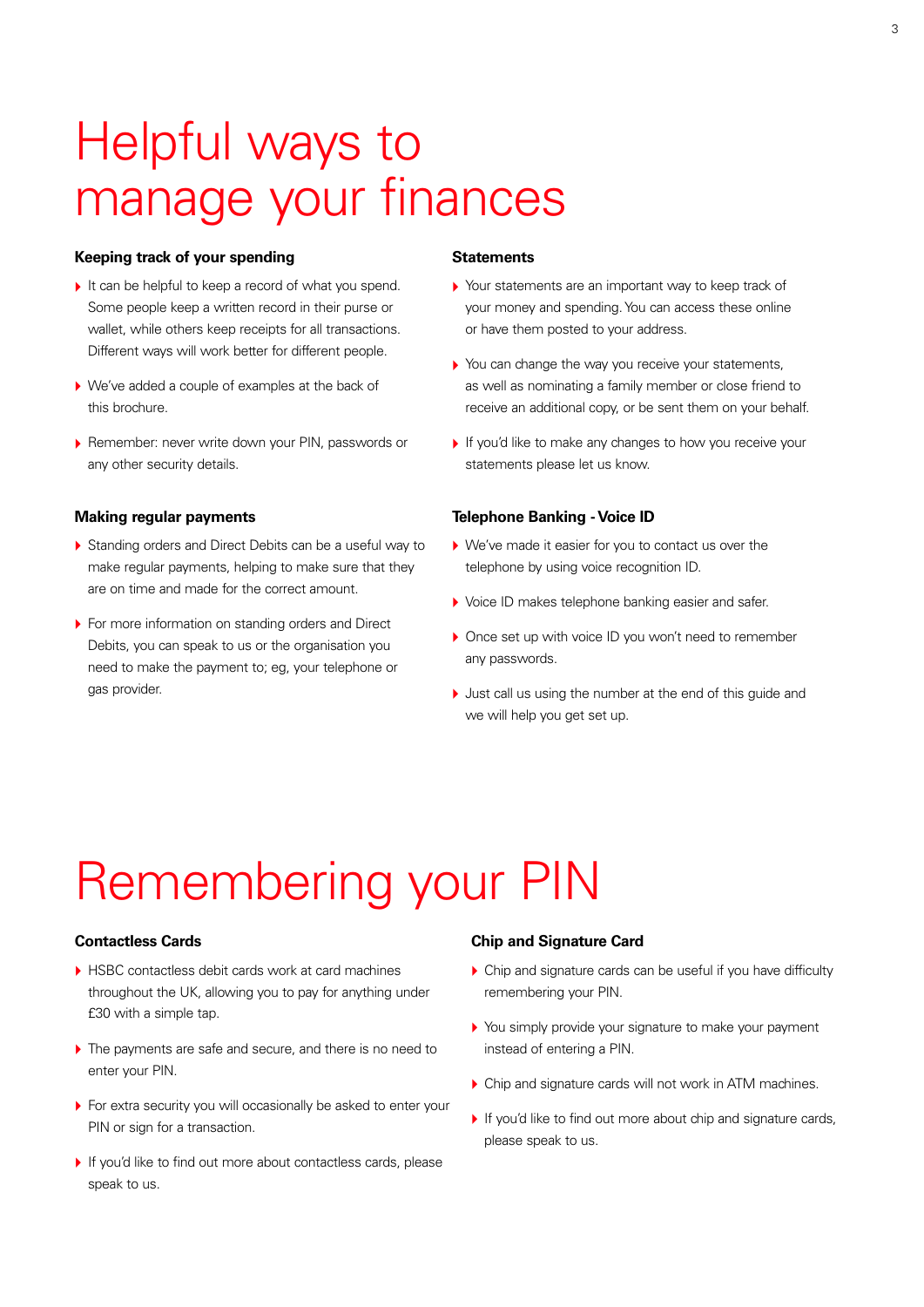### Enabling others to support you with your finances

Whether you want some help managing your finances now or are preparing for the future, it is a good idea to be aware of the different options available.

It's important to ensure you have the right access set up for you, eg, a Third Party Mandate, joint account or Ordinary Power of Attorney won't be suitable when someone has lost mental capacity.

|                                                                          | <b>Third</b><br>Party<br><b>Mandate</b> | <b>Ordinary</b><br>(General)<br>power of<br>attorney | <b>Lasting</b><br>power of<br>attorney | <b>Enduring</b><br>power of<br>attorney | <b>Court of</b><br><b>Protection</b><br><b>Order</b> | <b>DWP</b><br>appointee |
|--------------------------------------------------------------------------|-----------------------------------------|------------------------------------------------------|----------------------------------------|-----------------------------------------|------------------------------------------------------|-------------------------|
| Set up – can be done when the account<br>holder has mental capacity      | ✓                                       | V                                                    | ✓                                      | $\boldsymbol{\checkmark}$               |                                                      |                         |
| Set up – can be done once the account<br>holder has lost mental capacity | ×                                       | ×                                                    | x                                      | ×                                       | $\boldsymbol{\checkmark}$                            |                         |
|                                                                          |                                         |                                                      |                                        |                                         |                                                      |                         |
| Manage accounts – when the account<br>holder has mental capacity         | ✓                                       | ✓                                                    | ✓                                      | ✔                                       |                                                      |                         |
| Manage accounts – when the account<br>holder has lost mental capacity    | x                                       | ×                                                    | ✓                                      | ✓                                       | ✓                                                    |                         |

You will need to understand some other differences between the different types of authority, detailed in the table below. Our staff can help you ensure you have the right type of access in place so please contact us to talk about the different options.

**Note:** For all types of authority, restrictions may apply (including where multiple attorneys/deputies are appointed) meaning that not all of the below activities will be permitted as detailed below.

|                                                                   | <b>Third</b><br>Party<br><b>Mandate</b> | <b>Ordinary</b><br>(General)<br>power of<br>attorney | <b>Lasting</b><br>power of<br>attorney | <b>Enduring</b><br>power of<br>attorney | <b>Court of</b><br><b>Protection</b><br><b>Order</b> | <b>DWP</b><br>appointee |
|-------------------------------------------------------------------|-----------------------------------------|------------------------------------------------------|----------------------------------------|-----------------------------------------|------------------------------------------------------|-------------------------|
| Obtain information about account<br>holder's account(s) from bank | ✓                                       | ✔                                                    | ✔                                      | ✔                                       | ✔                                                    |                         |
| Open/close accounts in the account<br>holder's name               | x                                       | x                                                    | ✔                                      | ✔                                       | ✔                                                    |                         |
| Make payments (i.e. bills)                                        | ✓                                       | ✔                                                    | ✔                                      | ✔                                       | V                                                    | ✔                       |
| Withdraw cash                                                     | ✔                                       | ✔                                                    | ✔                                      | ✔                                       | V                                                    | ✔                       |
| Deposit cash/cheques                                              | ✔                                       | ✓                                                    | ✓                                      | ✓                                       | ✔                                                    | ✔                       |
| Retrieve items from safekeeping                                   | ✔                                       | ✔                                                    | ✔                                      | ✔                                       | ✔                                                    |                         |
| <b>Access Online Banking</b>                                      | x                                       | x                                                    | ✔                                      | V                                       | V                                                    | ✔                       |
| <b>Access Telephone banking</b>                                   | ✓                                       | ✔                                                    | ✔                                      | ✔                                       | ✔                                                    | ✔                       |
| Issue cheques                                                     | ✔                                       | ✔                                                    | ✔                                      | ✓                                       | ✔                                                    | x                       |
| Hold a cheque/pay in book                                         | x                                       | ✔                                                    | ✔                                      | ✔                                       | V                                                    | Pay in book             |
| Hold a debit card                                                 | ×                                       | ✔                                                    | ✔                                      | ✔                                       | ✔                                                    | ✔                       |
| Apply for new lending                                             | x                                       | x                                                    | x                                      | x                                       |                                                      | x                       |

For more information on setting up a Power of Attorney or Court of Protection Order visit **www.gov.uk**

**Note:** Scottish Continuing/Combined Power of Attorney is similar to the Lasting Power of Attorney. It must be registered with the Office of the Public Guardian in Scotland before it can be used. For information on this, and Scottish Authority to Access Funds, Intervention Orders or Guardianship Orders please contact the Office of the Public Guardian in Scotland, details at the end of this brochure.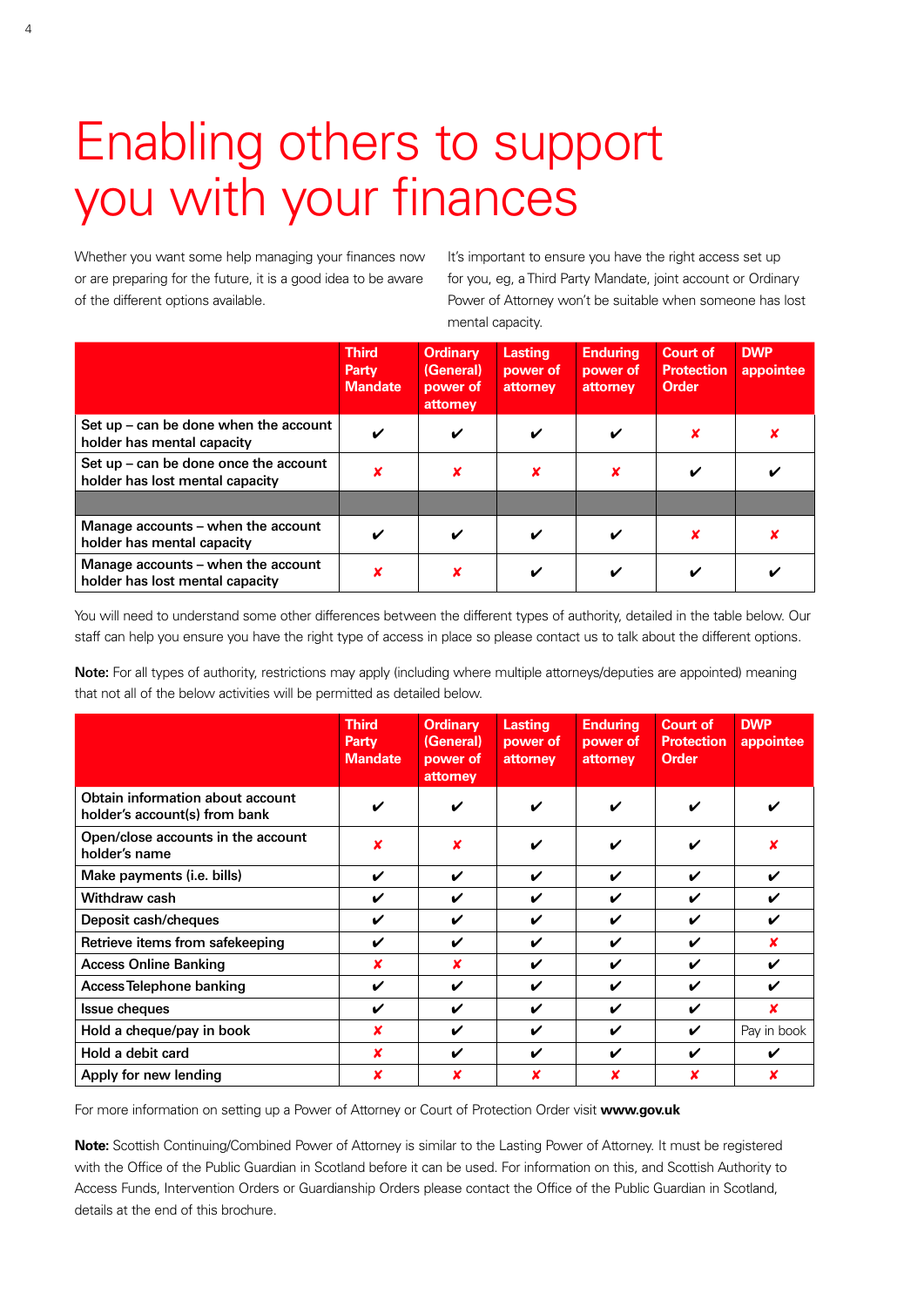### Fraud protection

Even though HSBC has market-leading fraud detection systems, we want you to be aware of the ways you can help protect yourself from fraud.

You can access our fraud guide via the Security Centre at www.hsbc.co.uk or ask your branch to print a copy.

If you receive a phone call, text or email asking you to hand over personal or financial information, please take a moment to reflect and step back from the situation (even if the caller is claiming to be from the bank, police or another trusted organisation):

- ` Never disclose security details, such as your PIN or full banking password.
- ▶ Don't assume an email, phone call or text is authentic if in doubt contact the organisation on a known number, ideally using another phone. Be especially cautious if you have been told not to tell family and friends.
- ▶ Don't be rushed into making a decision.
- $\blacktriangleright$  Listen to your instincts.
- $\triangleright$  Stay in control.

If you think you may have been a victim of fraud, please call the number on the back of your card or visit your local branch.

If you would like any more information on fraud you can contact Action Fraud, their details are at the back of this brochure.



www.takefive-stopfraud.org.uk

### Places you can find support

There are lots of places where you can find out more information about dementia and the support available.

#### **Alzheimer's Society/Alzheimer Scotland**

▶ Speak to Alzheimer's Society/Alzheimer Scotland who will be able to provide you with information to help you understand dementia and what to expect, including practical advice and support about living with the condition. Their numbers are provided at the end of this brochure.

#### **Medical professionals**

If you haven't already done so, speak to your doctor who will be able to provide you with more information about dementia and the support that you can receive within your local area.

#### **HSBC**

- ` You may need somebody else to help you with your finances either now or in the future. Please see our section titled 'Enabling others to support you with your finances' for more information.
- $\triangleright$  Now would be a good time to sit down with us and review your plans for the future. It might be helpful to discuss your income and expenditure and how they may be impacted by dementia.

#### **Financial Support**

- $\blacktriangleright$  There are various benefits that a person with dementia may be eligible to receive. Organisations such as the Citizens Advice Bureau may be able to provide assistance with this.
- $\blacktriangleright$  If you have any concerns about the impact on your finances eg, reduced income please speak to us at HSBC.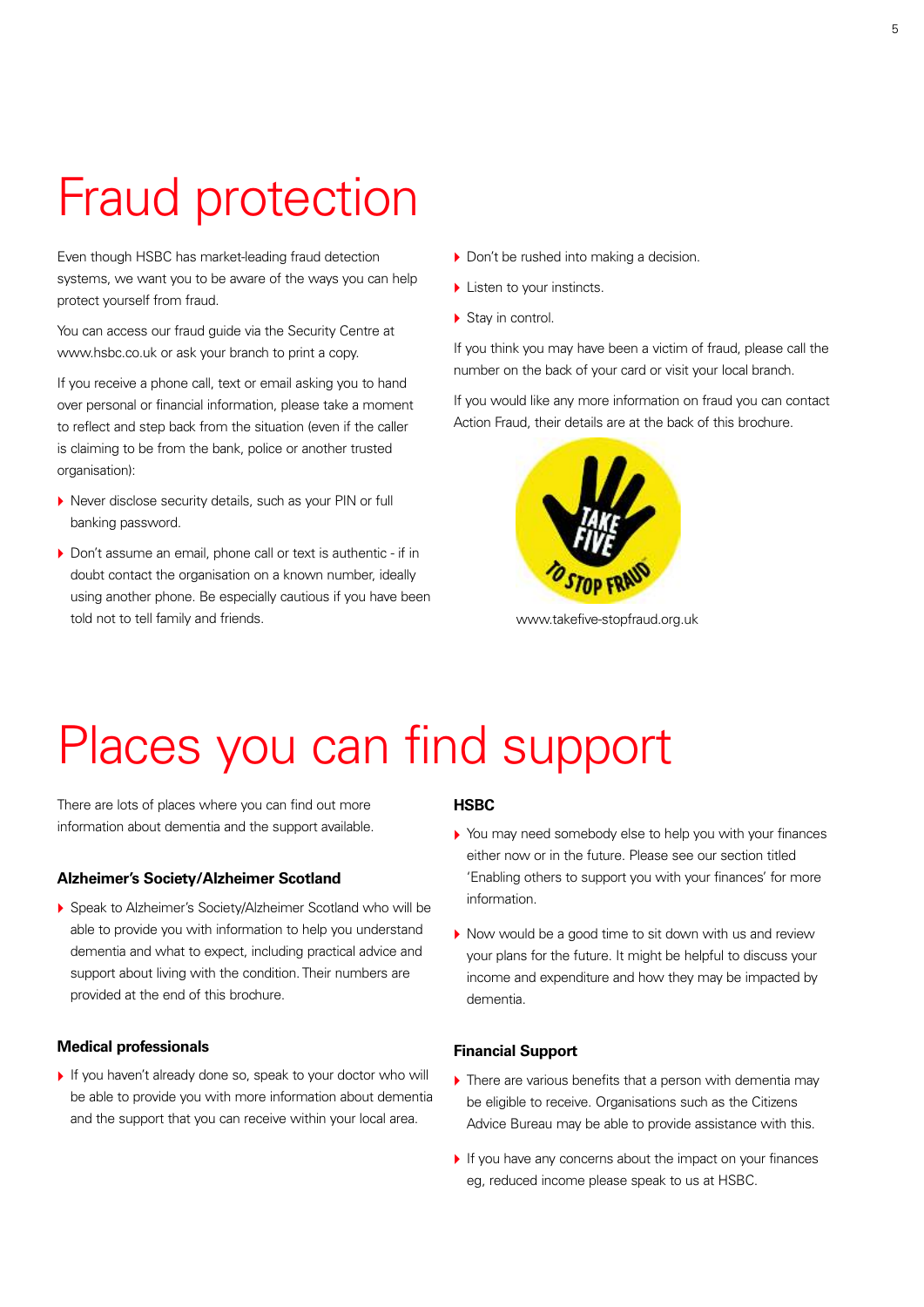### Additional help and information

If you need some information about dementia and the support available, the following contacts below may be useful:

#### **Alzheimer's Society**

- ` www.alzheimers.org.uk
- ` Helpline: 0300 222 1122

#### **Alzheimer Scotland**

- ` www.alzscot.org
- ▶ Helpline: 0808 808 3000

#### **Office of the Public Guardian**

- ` www.gov.uk
- ▶ Phone: 0300 456 0300 (Textphone: 0115 934 2278)

#### **Office of the Public Guardian in Scotland**

- ` www.publicguardian-scotland.gov.uk
- ` Phone: 0132 467 8300

#### **Office of Care and Protection in Northern Ireland**

` www.courtsni.gov.uk

#### **Citizens Advice**

- ▶ www.citizensadvice.org.uk
- ▶ Consumer helpline: 03454 04 05 06 (Textphone: 18001 03454 04 05 06)

#### **Action Fraud**

- ▶ www.actionfraud.police.uk
- **Phone: 0300 123 2040**

#### **Age UK**

- ` www.ageuk.org.uk
- ▶ Advice Line: 0800 678 1174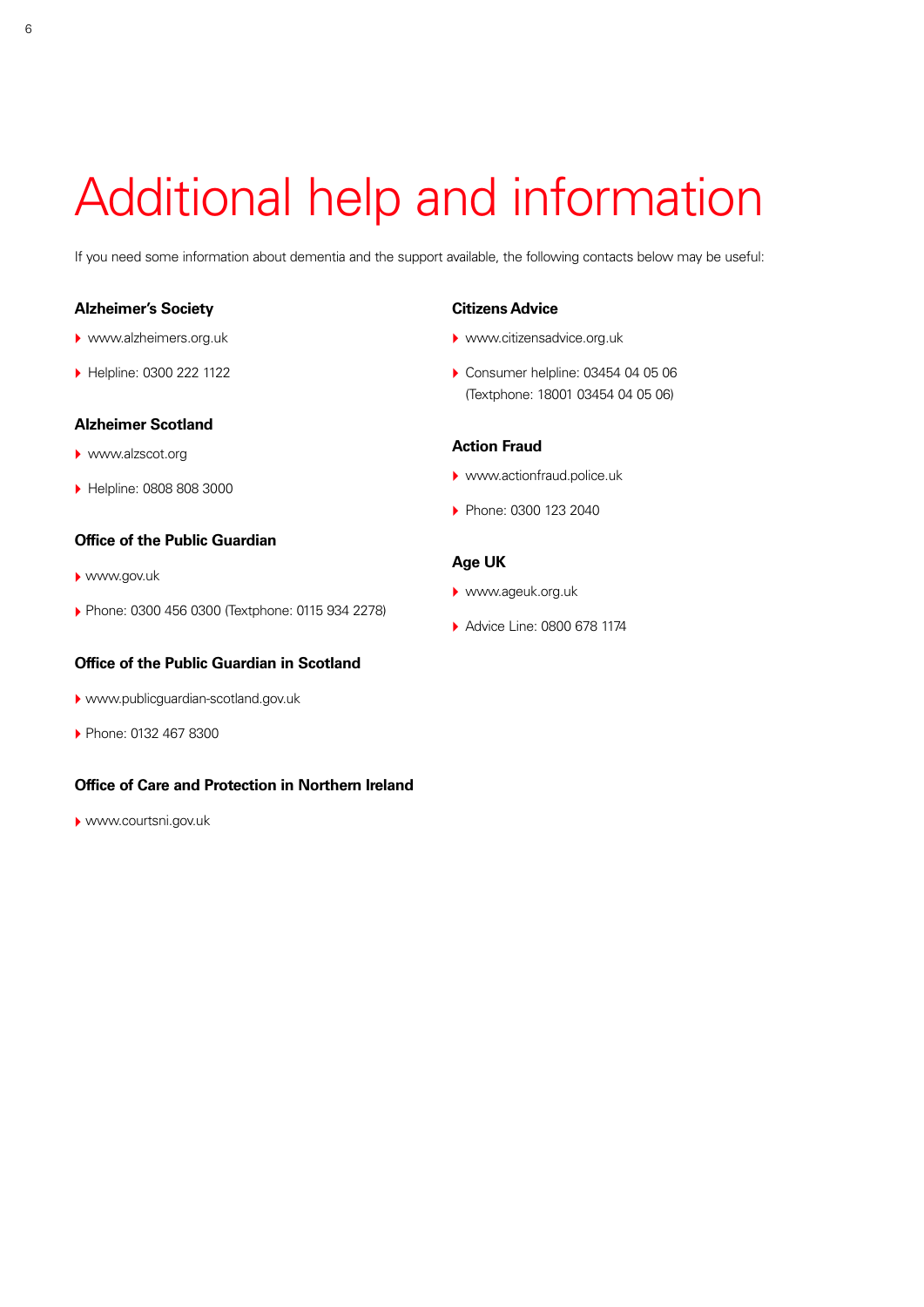## Keeping track of your transactions

You can keep a track of your transactions in the way that works best for you. We've included a couple of examples below.

| <b>Date</b> | <b>Amount</b> | <b>Transaction</b> |
|-------------|---------------|--------------------|
| 8 November  | £16.31        | Food shop          |
| 12 November | £50           | Cash (ATM)         |
| 12 November | £8.75         | Papers/lotto       |
| 15 November | £23.78        | Gas bill           |
| 16 November | £35           | Hair               |
|             |               |                    |
|             |               |                    |
|             |               |                    |

| <b>Date</b> | <b>Amount</b> | <b>Transaction</b> | <b>Current Balance</b> |
|-------------|---------------|--------------------|------------------------|
| 8 November  | £16.31        | Food shop          | £283.69                |
| 12 November | £50           | Cash (ATM)         | £233.69                |
| 12 November | £8.75         | Papers/lotto       | £224.94                |
| 15 November | £23.78        | Gas bill           | £201.16                |
| 16 November | £35           | Hair               | £166.16                |
|             |               |                    |                        |
|             |               |                    |                        |
|             |               |                    |                        |